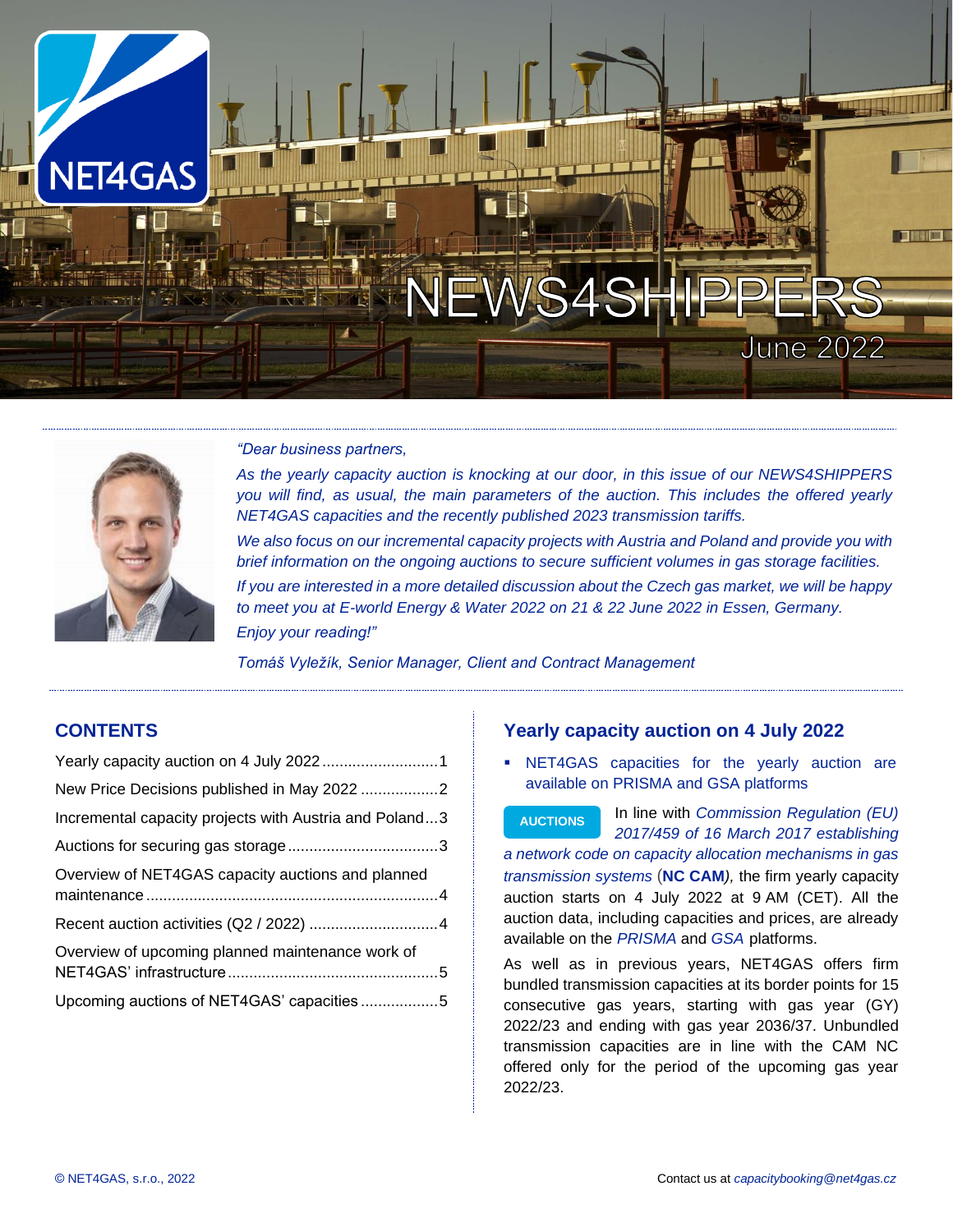A nonbinding overview and links to the auctions for border point transmission capacities for the upcoming gas year are available in the following tables:

## **NET4GAS entry capacities for GY 2022/23 (GWh/d)**

| <b>Interconnection Point</b> | <b>Bundled</b> | <b>Unbundled</b> |
|------------------------------|----------------|------------------|
| Lanžhot                      | 402            | 992              |
| Český Těšín                  |                |                  |
| <b>VIP Brandov</b>           | 263            |                  |
| <b>VIP Waidhaus</b>          |                |                  |

## **NET4GAS exit capacities for GY 2022/23 (GWh/d)**

| <b>Interconnection Point</b> | <b>Bundled</b> | <b>Unbundled</b> |
|------------------------------|----------------|------------------|
| Lanžhot                      |                |                  |
| Český Těšín                  |                |                  |
| <b>VIP Brandov</b>           | 302            | 137              |
| <b>VIP Waidhaus</b>          | 102            |                  |

More firm capacities at VIP Waidhaus entry and at Lanžhot exit points will be on offer later in short-term auctions in accordance with the rules on set-aside capacity.

NET4GAS shares only information on unbundled transmission capacities within the internal borders of the Czech Republic. For information on the unbundled capacities offered beyond the Czech border, please check capacity auctions organized by the adjacent transmission system operators.

### *[Petr Vaněk](mailto:petr.vanek@net4gas.cz)*

# <span id="page-1-0"></span>**New Price Decisions published in May 2022**

- **Exed gas storage transmission prices set at 0** CZK/MWh/d effective as of 10 May 2022
- The 2023 border transmission tariffs published on 30 May 2022

In line with the new *[Price Decision No.](https://www.eru.cz/energeticky-regulacni-vestnik-32022)  [2/2022](https://www.eru.cz/energeticky-regulacni-vestnik-32022)* of the Czech Energy Regulatory Office (ERO), the fixed entry and transmission exit tariffs for virtual gas storage have been decreased to **0 CZK/MWh/d**, going into effect as of 10 May 2022. The variable exit fee from the transmission system to the virtual gas storage remains unchanged at 0.74 CZK/MWh as given by *[Price Decision No. 7/2021](https://www.eru.cz/energeticky-regulacni-vestnik-10-2021)*, published in November 2021. **PRICES**

Moreover, on 30 May 2022 the ERO issued *[Price Decision](mailto:https://www.eru.cz/energeticky-regulacni-vestnik-42022)  [No. 3/2022](mailto:https://www.eru.cz/energeticky-regulacni-vestnik-42022)*. This sets the 2023 fixed transmission capacity tariffs for the Czech border points. These tariffs have been escalated in line with the methodology

applicable for the current 5th regulatory period (2021- 2025). In addition, this Price Decision also determines the tariff for the Czech-Austrian incremental capacity project.

As of 1 January 2023, the tariffs for gas transmission services at the border points will be as follows:

## **Border point transmission prices (CZK/MWh/d/a)**

| <b>Entry border point</b> | 2023   | 2022   |
|---------------------------|--------|--------|
| Lanžhot                   | 526.96 | 507.95 |
| Český Těšín               | 233.66 | 225.23 |
| <b>VIP Brandov</b>        | 878.53 | 846.84 |
| <b>VIP Waidhaus</b>       | 936.90 | 903.10 |

| <b>Exit border point</b> | 2023     | 2022     |
|--------------------------|----------|----------|
| Lanžhot                  | 3,495.33 | 3.369.25 |
| Český Těšín              | 5.314.10 | 5.122.41 |
| <b>VIP Brandov</b>       | 3,753.45 | 3,618.06 |
| <b>VIP Waidhaus</b>      | 1,922.96 | 1,853.60 |

The multipliers for short-term products remain at the same level as in the previous years and are equal to 1.1 (quarterly products), 1.25 (monthly products), 1.5 (daily products) and 1.7 (within-day products).

The 2023 fixed transmission tariffs for the Czech-Austrian incremental capacity project at the Reintal border point equal to 532.02 CZK/MWh/d/a and 3,514.58 CZK/MWh/d/a for the Czech entry and exit points, respectively. More detailed price conditions for the project are outlined in Article 2.3 of the Price Decision.

The variable charge for cross-border transmission for transported natural gas at the Czech exit border points effective in 2023 will be published by the ERO in a price decision in November 2022. It will also come together with other parameters, such as the transmission tariffs for DSOs and directly connected customers. The variable fee for cross-border transmission applicable in 2022 equals 0.0058 x COTE, where COTE is given by the *[OTE daily](https://www.ote-cr.cz/en/short-term-markets/gas/intra-day-market?date=2021-06-01)  [market price](https://www.ote-cr.cz/en/short-term-markets/gas/intra-day-market?date=2021-06-01)* for the respective transmission day.

For more detailed information, please see the Price Decisions published on the *[ERO website](https://www.eru.cz/cenova-rozhodnuti)* or visit the *[website](https://www.net4gas.cz/en/customers/prices/price-decisions/)* of NET4GAS.

*[David Urban](mailto:david.urban@net4gas.cz)*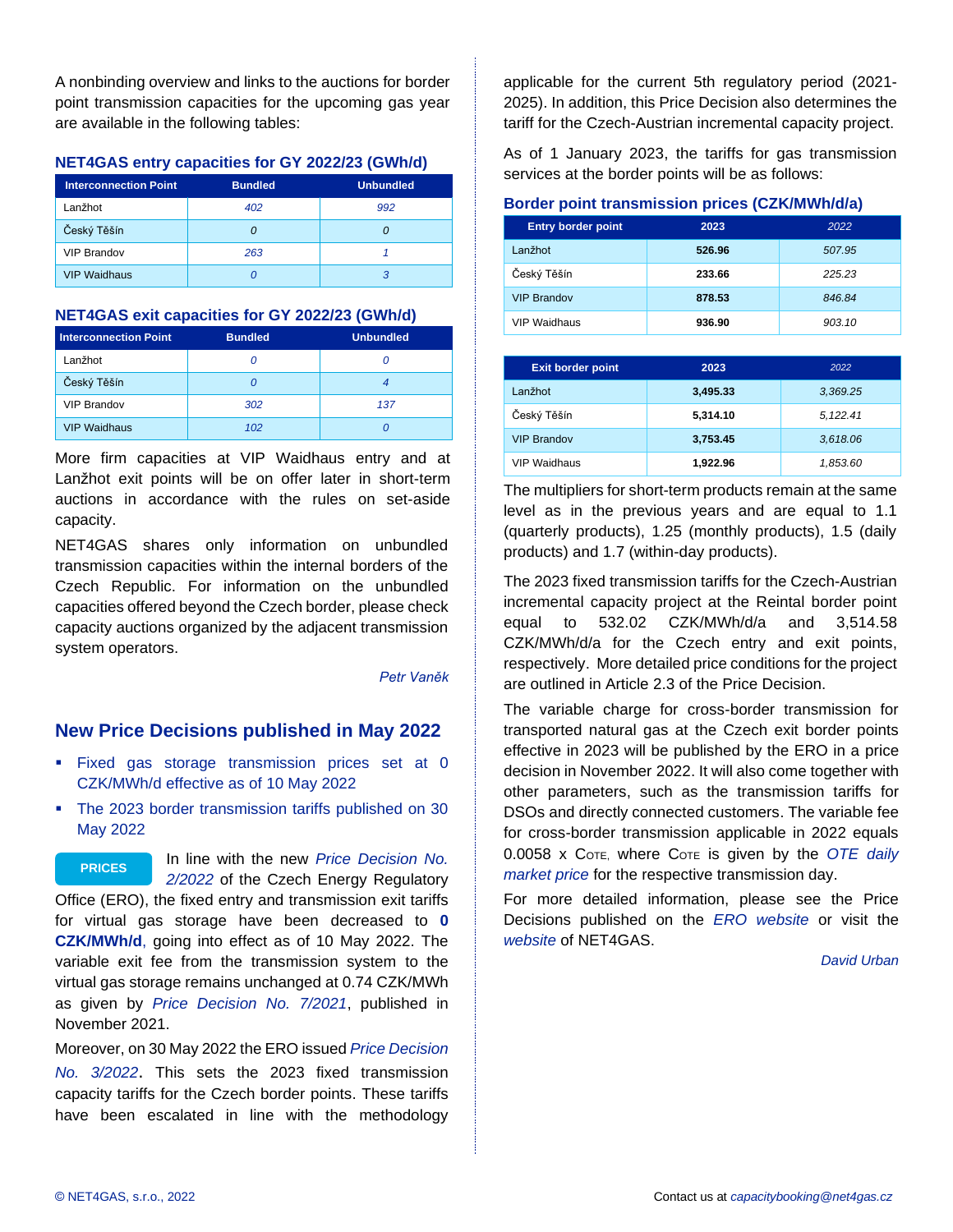# <span id="page-2-0"></span>**Incremental capacity projects with Austria and Poland**

■ Annual auction of Czech-Austrian incremental capacity scheduled for 4 July 2022

**CAPACITIES**

NET4GAS, in cooperation with Gas Connect Austria, has developed a bi-

directional incremental capacity project on the border between the Czech Republic and Austria (Market Area East). The capacity of this project will be marketed in both transmission directions in the annual capacity auction scheduled for 4 July 2022.

Incremental capacity of 2 and 6 bcm/a (2.1 and 7.6 GWh/h, respectively) will be offered for the two offer levels at the new Reintal interconnection point.

Signing of the [Contract for Provision of Gas Transmission](https://www.net4gas.cz/en/customers/products-services/new-transmission-capacity/czech-austrian-connection/)  [Service](https://www.net4gas.cz/en/customers/products-services/new-transmission-capacity/czech-austrian-connection/) with NET4GAS is a necessary precondition to participate in the auction. More details regarding the project are available on our *[website](https://www.net4gas.cz/en/customers/products-services/new-transmission-capacity/czech-austrian-connection/)*.

In case of a positive result of the economic test, the project is targeted to begin operation in 2028.

NET4GAS and the Polish transmission system operator, GAZ-SYSTEM, also continue with the development of the incremental capacity project at the Czech-Polish border. The *[project proposal](https://www.net4gas.cz/en/customers/products-services/new-transmission-capacity/incremental-capacity-process-2021/)* for capacity at IP Cieszyn (~ 1 bcm/a) was already consulted with the market participants during the first quarter of 2022.

*[Michal Mareš](mailto:michal.mares@net4gas.cz)*

# <span id="page-2-1"></span>**Auctions for securing gas storage**

On 28 April 2022, the Czech Ministry of Industry and Trade ("MIT") issued Crisis Measure Ref. No. MPO 22638/22/41200/01000 in accordance with Section 12a of Act No. 240/2000 Coll. on Crisis Management and Amendment to Certain Acts (Crisis Act), as in effect (the "Crisis Measure"). **STORAGES**

In line with the Crisis Measure, NET4GAS is required to organize auctions for securing the storage of gas and contractual restrictions on the disposal of stored gas during the 2022/2023 storage year in gas storage facilities on the territory of the Czech Republic.

The MIT lays down the Terms and Conditions and the model of the Framework Agreement and also sets out and notifies NET4GAS of the specific parameters of each auction announced, including the date of the auction, the auctioned quantity, and the starting price.

The first auction was successfully organized on 11 May 2022. In total, 14 auctions have already been organized by 16 June 2022.

An auction may be attended by any holder of storage capacity who has signed a Framework Agreement with NET4GAS and the storage system operator to open a special account for the allocation of gas stored according to this agreement.

More information about these auctions is available on our *[website](mailto:https://www.net4gas.cz/en/customers/gas-storage-auctions/)*.

*[Tomáš Vyležík](mailto:tomas.vylezik@net4gas.cz)*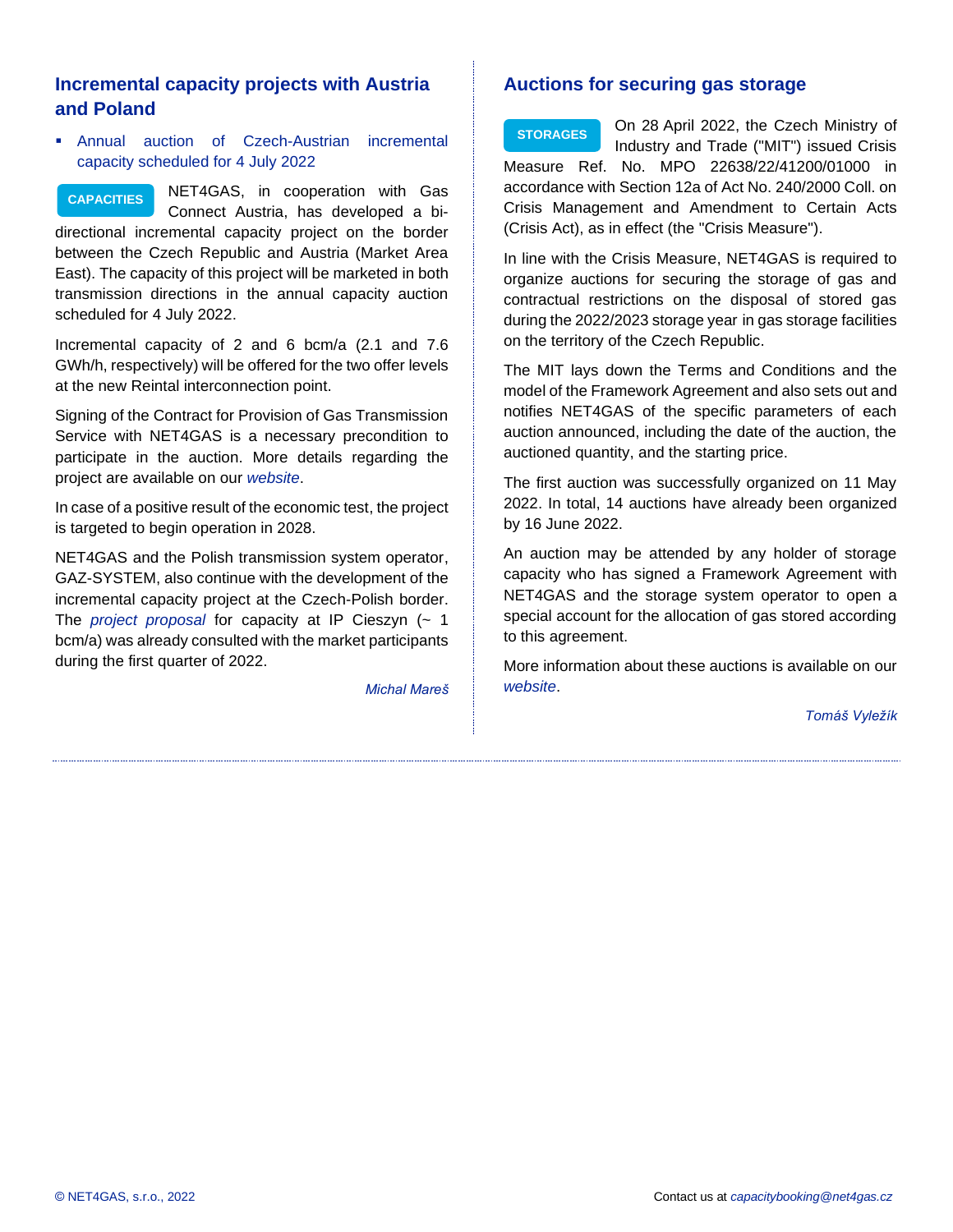## <span id="page-3-0"></span>**Overview of NET4GAS capacity auctions and planned maintenance**

## <span id="page-3-1"></span>**Recent auction activities (Q2 / 2022)**

Over the previous weeks, NET4GAS has experienced a signficant increase in capacity bookings at its border interconnection points at VIP Brandov and VIP Waidhaus (entry) and at Lanžhot (exit). Moreover, there has also been an increase in exit capacity bookings at the virtual gas storage points due to the strong injections into the underground gas storage facilities in Q2/2022. **AUCTIONS**

#### *[Tomáš Vyležík](mailto:tomas.vylezik@net4gas.cz)*

### **NET4GAS firm capacities offered and booked in monthly auctions for June 2022 in GWh/d**



### **NET4GAS firm capacities offered and booked in daily auctions in GWh/d for the period 25 May – 3 June 2022 \*)**



*Note: Hatched charts represent unbundled capacities offered on an interruptible basis.*

*\*) Daily Český Těšín unbundled exit capacities are only offered on an interruptible basis. However, the daily firm bundled product is also available.*